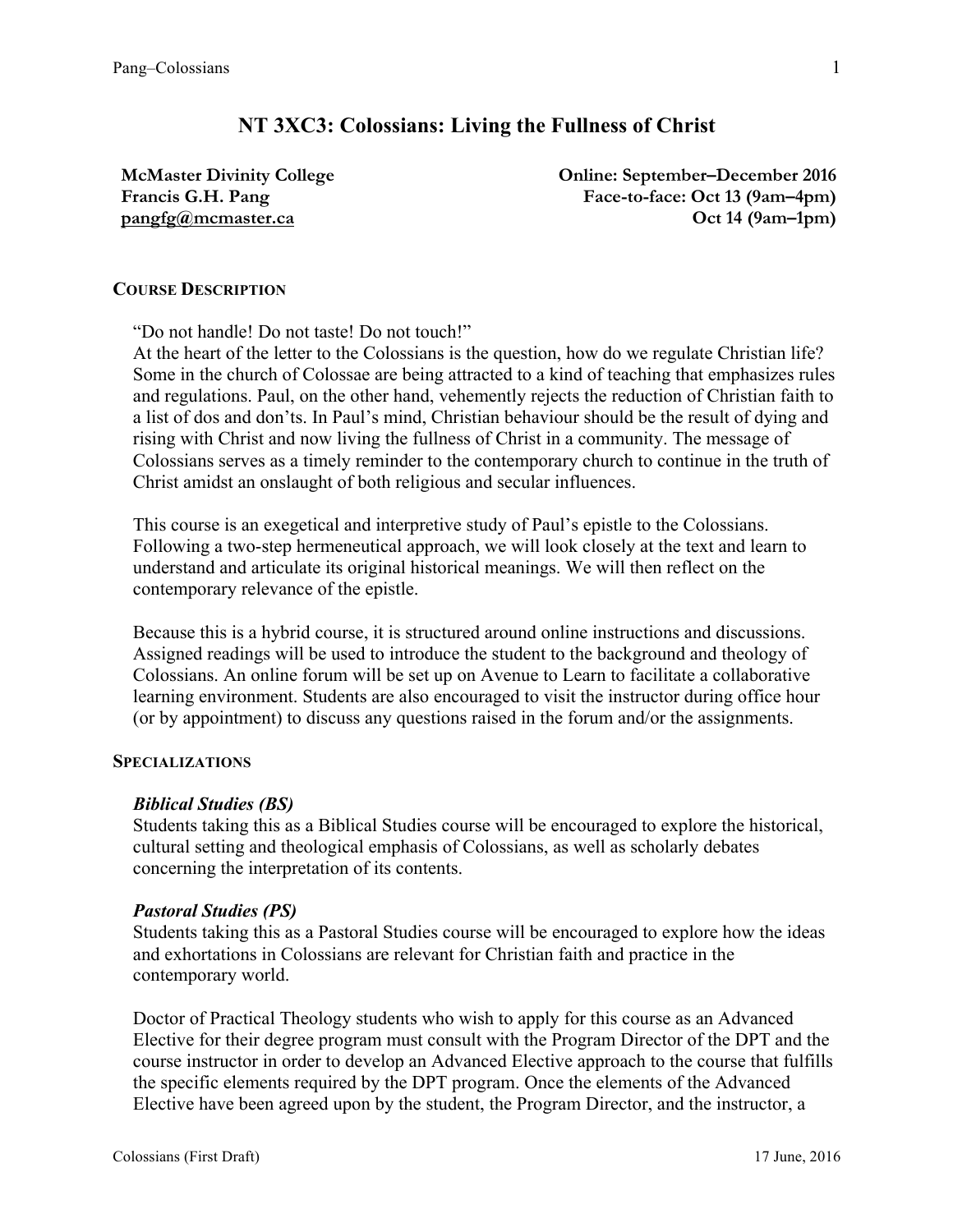formal application can be made for an Advanced Elective in connection with this course. Once the application is accepted, DPT students can proceed with the course as part of their degree program.

## **COURSE OBJECTIVES**

The following goals are set for the student:

Knowing:

- To become familiar with basic outline and the text of Colossians for use in teaching and preaching ministry
- To gain an understanding of exegetical and theological issues involving the letter to the Colossians and to be able to identify the relevant text(s)
- To know more advanced concepts for study of the exegetical methods that aid in the interpretation of individual passages

Being:

- To become sensitive to the historical and culture environment of the early church
- To appreciate the value of being able to exegete the text for use in ministry
- To allow Colossians to motivate, form and transform faith, worship and Christian way of life

Doing:

- To explain key topics and major exegetical issues related to Colossians
- To access resources that engage with Colossians in a careful and critical manner
- To develop and practice responsible exegetical methods that draw upon the varied resources available (commentaries, bible software, etc.)

#### **COURSE REQUIREMENTS**

Student are required to complete all of the following assignments. All assignments should be uploaded in PDF format to the designated Avenue to Learn (A2L) course dropbox. No unfinished assignments are permitted. See below for late assignment policy.

- 1. Face-to-Face Class Attendance and Participation (0%). Students are required to attend the face-to-face class sessions and to participate in class discussions. At various times during these sessions, students will break in small groups in order to reflect upon Colossians and its contemporary relevance, and it is expected that students will participate in these small group discussions.
- 2. Reflection Paper (15%). Each student need to briefly describe how they understand the relevance of Colossians for ministry, theology, and discipleship during the first week of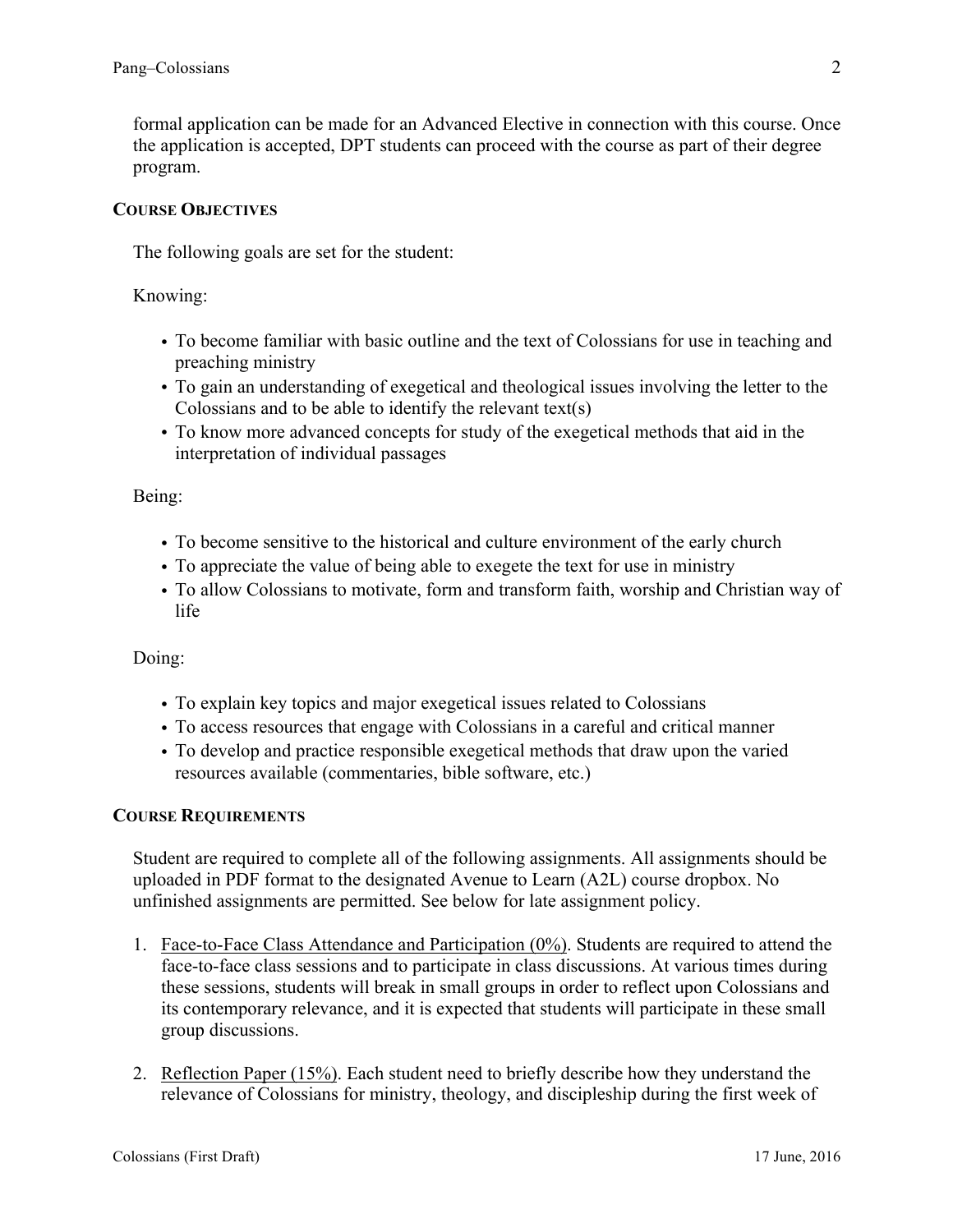class. This exercise will be repeated at the end of the semester, with emphasis falling on how the student's understanding has been changed and refined. The initial reflection paper should be under 600 words and is due on **September 16th (before 11:59pm)***.* The second paper should be under 1200 words and is due with the final paper (**December 12th before 11:59pm**). Please note that, while this is an assignment of personal reflection, the idea included in them should be well-organized and clearly presented.

- 3. Reading and Online Discussion (30%). Although this course is a hybrid course instead of a regular course, it is a collaborative learning effort, and it will employ a discussion forum on the Avenue to Learn course site (A2L). A significant component of this course is online discussion. It is expected that students will actively participate in the online forum by posting *at least one* discussion topic on Avenue to Learn (A2L) discussion forum each week. These posts must include an issue or a question that is related to the assigned passage of the week and *must* include discussion of exegetical aspects, although students may also discuss theological implications and the contemporary significance of the passage. Each week, each student must also *at least respond to two* posts with insightful comments that further the online discussion. Insights can be drawn from their only reading of the text and/or from commentaries. Students are encouraged to post their questions at the beginning of the week in order to give other students some time to formulate their responses. Each week, students will read the commentary of the assigned passage as well as some electronic readings posted by the professor on A2L. Students should indicate on Avenue to Learn whether they have finished the assigned reading for that week. The overall grade for this requirement will be determined by both the student's reading and his or her participation in the online forum.
- 4. Reading Response (25%). Students will read the assigned texts (Walsh and Keesmaat) and then submit a written response that answers each of these questions:
	- 1. Which statements in the book were the most significant to you personally? Select five quotations from the book that made you pause and think, briefly explaining your reasons for each choice.
	- 2. How has this book deepened your understanding of the meaning and significance of the epistles to the Colossians in Paul's historical context?
	- 3. How has this book deepened your understanding of Colossians as a part of the New Testament? Give specific examples.
	- 4. How has the book deepened your understanding of the relevance of the message of Colossians to the contemporary world? Do you agree with the authors in the way they brought Colossians to bear on society today? Give specific examples.

The answer must be well organized and clearly presented in full paragraphs. The entire report must be at least 1500 words (and no more than 2500) and must follow the "McMaster Divinity College Style Guidelines for Essays and Theses." Student should come to the face-to-face class (Oct 13–14) having read the book in its entirety and be prepared to contribute to a class discussion. The reading response is due on **October 28th (before 11:59pm)**.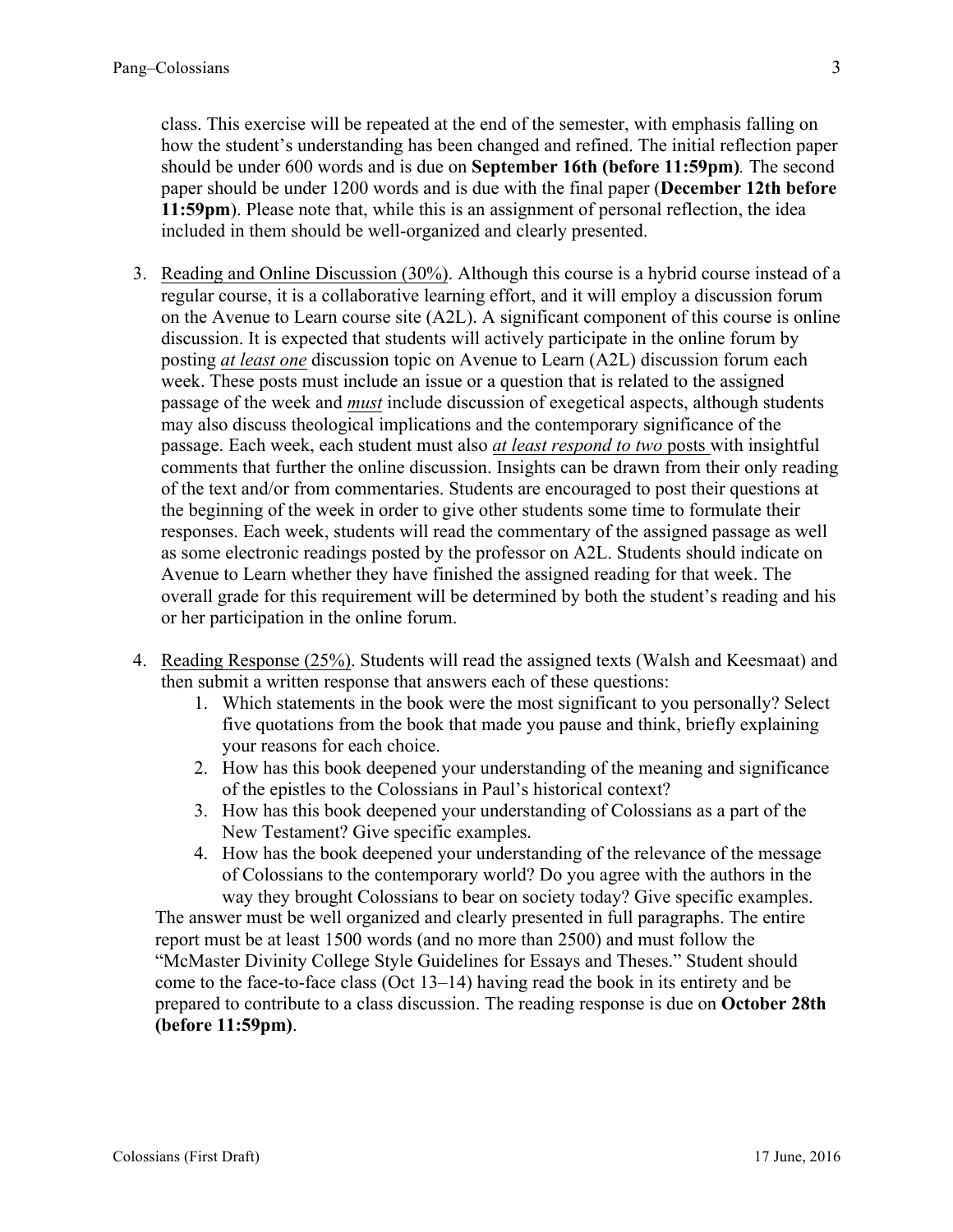- 5. Sermon or Teaching Plan (30%). Students are asked to write an exegetical sermon (3000- 3500 words) based on a passage in Colossians. Paper Break Down: (1000-1500 words exegetical comment; 2000-2500 words sermon).
	- a. The assignment is consisted of two parts. The first part is a 1000-1500 exegetical comment on the selected passage (with at least 10 sources). Students are expected to be able to engage in exegetical analysis of a particular passage. Succinct comment should be made on particular exegetical issues and hermeneutical decisions regarding the selected passage. This part of the assignment has to follow the MDC style guide.
	- b.The second part of the assignment is the teaching/preaching component. It should be equivalent to a 20-30 minute presentation. It should be written in a spoken style, intended to be deliver on the pulpit or in a classroom setting. This part does not have to follow the style guide, but reference to illustrations should be included.
	- c. The teaching project may include a teaching session for a Bible/small group study, a Sunday School course. Note that a teaching project also needs to have an application section.
	- d.A short summary of the real/imagined target audience (demographic background and preaching/teaching setting) as well as a brief description of your homiletic decision are needed.
	- e. Since this course is not a homiletics course, the main purpose of this assignment is not to access each student's ability to write a good sermon. However, students are expected to be able to work under sound homiletic and teaching principles.
	- f. The purpose of this assignment is to assess the student's ability to (1) interpret the text of the NT with a theologically and biblically sound hermeneutical method and, (2) apply the message to discipleship, community and ministry formation and presenting it in the contemporary contexts.
	- **g.Student Presentations:** Students will give a short presentation of their preliminary ideas for the sermon/teaching ministry project during class (Oct 14). The presentation should be in the form of a sermonette (10 mins max), summarizing the major exegetical issues of the passage and their intended main application/implication(s) of the sermon. Each presentation is followed by a short discussion, which allow students to gain **constructive** criticism in order to improve their work. The goal of this presentation is to facilitates a collaborative learning environment in which instructor and students are engaged in active learning together.

Due Date: **December 12th (11:59pm)**

| Grading Summary:              |     |
|-------------------------------|-----|
| <b>Reflection Paper</b>       | 15% |
| Reading and Online Discussion | 30% |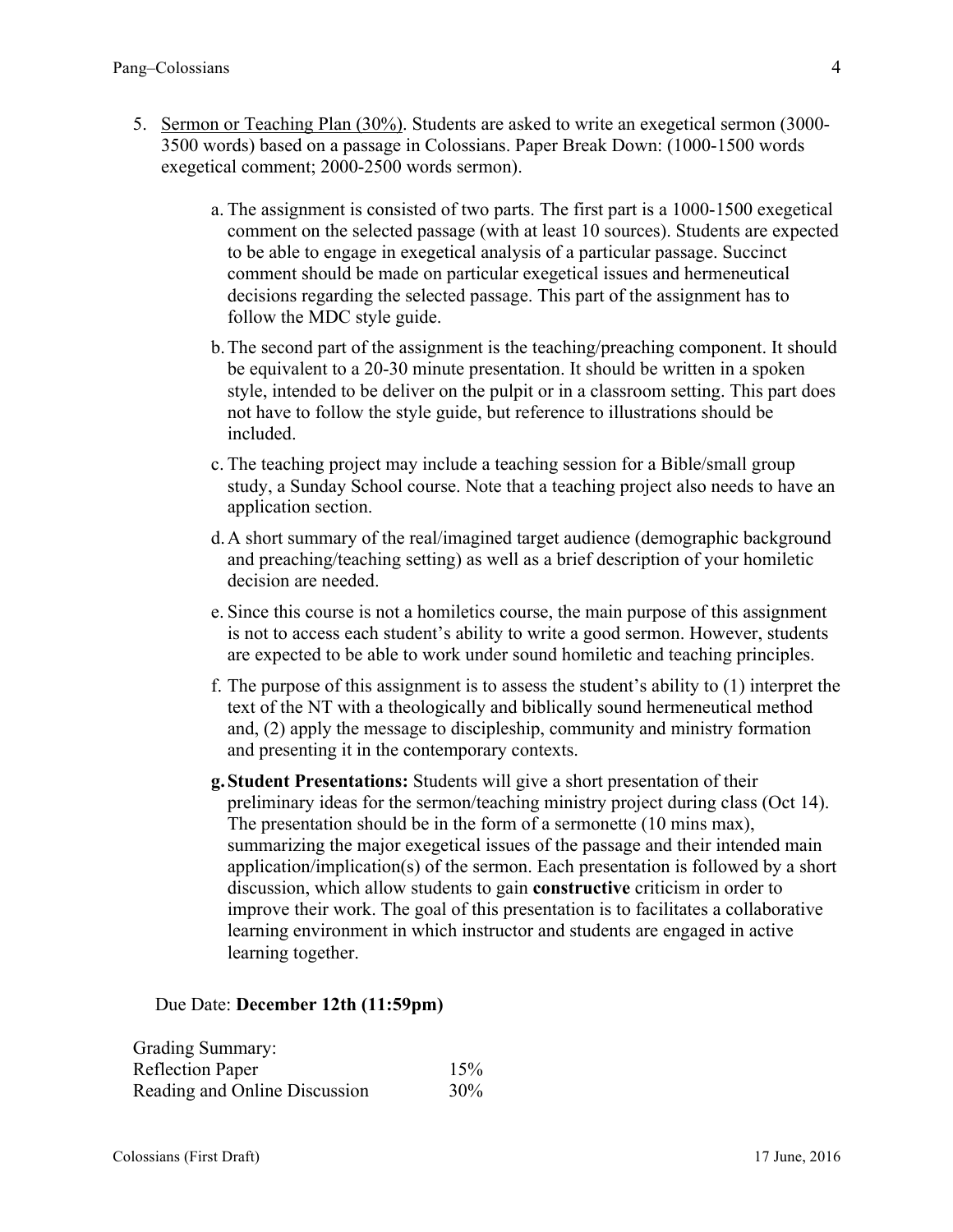| Thematic Paper          | 25%    |
|-------------------------|--------|
| Sermon or Teaching Plan | $30\%$ |
| Total                   | 100%   |

#### **TEXTBOOK AND MATERIALS**

Students are required to possess the following:

- 1. An English translation of the New Testament.
- 2. Moo, Douglas J. *The Letter to the Colossians and to Philemon.* Pillar New Testament Commentary. Grand Rapids, MI: Eerdmans, 2008.
- 3. Walsh, Brian J. and Sylvia C. Keesmaat. *Colossians Remixed: Subverting the Empire*. Downers Grove, IL: IVP, 2004.
- 4. Supplementary Readings: Provided by the professor on A2L (To be distributed).

All required textbooks for this class are available from the College's book service, READ On Bookstore, Room 145, McMaster Divinity College. Texts may be purchased on the first day of class. For advance purchase, you may contact READ On Bookstore, 5 International Blvd, Etobicoke, Ontario M9W 6H3; phone: 416.620.2934; fax: 416.622.2308; email:

books@readon.ca

Other book services may also carry the texts.

# **COURSE SCHEDULE**

| <b>Dates</b>          | <b>Class Topics</b>                                                                                                                                            |
|-----------------------|----------------------------------------------------------------------------------------------------------------------------------------------------------------|
| Sept 12-16            | Welcome<br>Introduction to the Course and to A2L<br>Reflection Paper Due Sept 16 @ 11:59pm                                                                     |
| Sept 19-23            | The Historical Setting of Colossians<br>The Opponents in Colossians<br>Colossians and other Pauline Letters                                                    |
| Sept 26–30            | Letter Opening and Thanksgiving $(1:1-8)$                                                                                                                      |
| Oct $3-7$             | Paul's Intercession for the Colossians (1:9–14)                                                                                                                |
| Oct 13 (Face-to-Face) | Reading Response Discussion<br>The Supremacy of Christ $(1:15-20)$<br>Reconciliation and Perseverance (1:21–23)<br>The Use of Metaphors for the Work of Christ |
| Oct 14 (Face-to-Face) | Sermon/Teaching Plan Presentation and Discussion<br>Stewardship and Mystery (1:24–2:3)                                                                         |
| Oct 17-21             | Warning Against False Philosophy (2:4–8)<br>The Remedy—Christ $(2:9-15)$                                                                                       |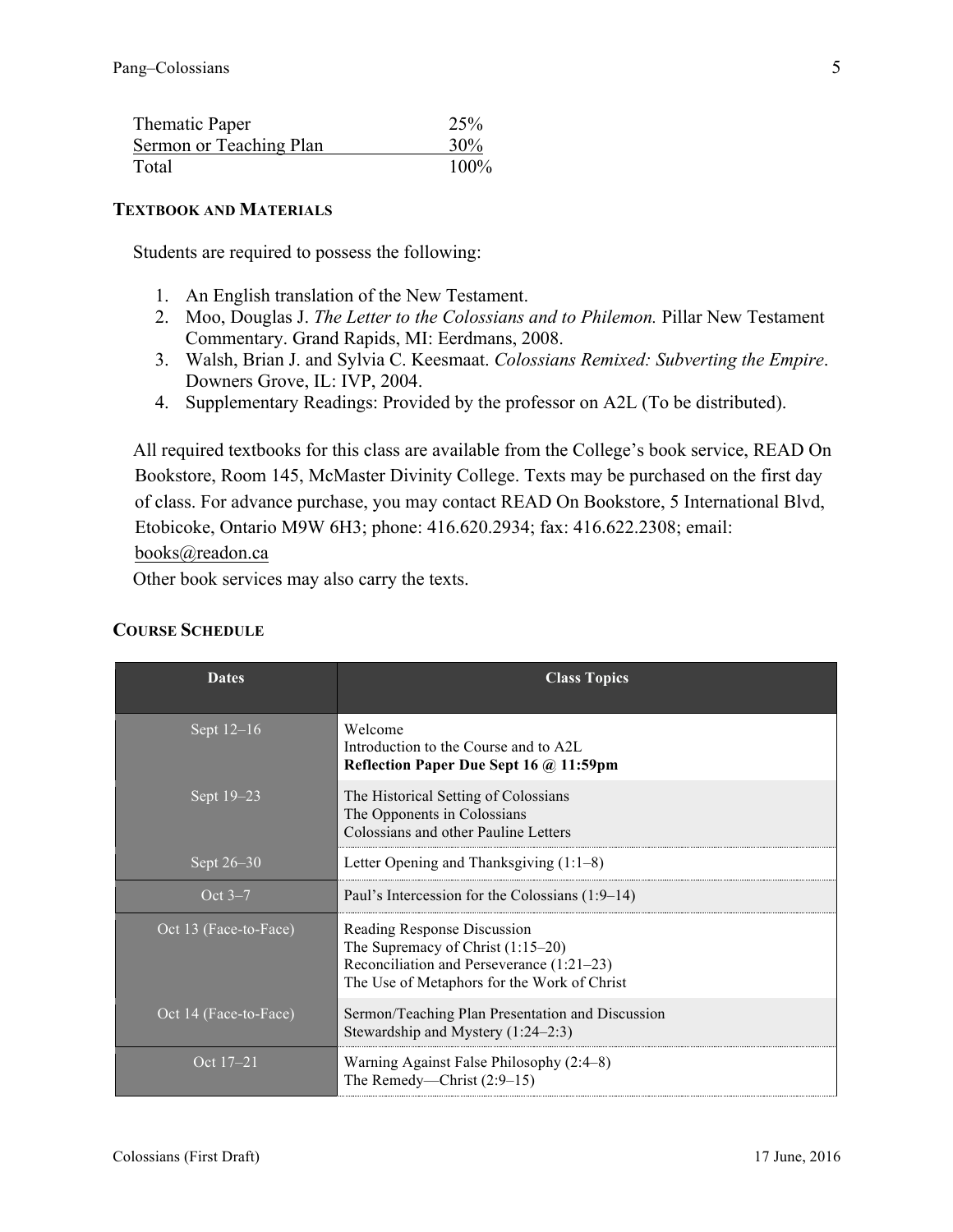| <b>Dates</b>     | <b>Class Topics</b>                                                                                             |
|------------------|-----------------------------------------------------------------------------------------------------------------|
| Oct 24–28        | Warning Against Legalism $(2:16-19)$<br>The Remedy—Christ $(2:20-3:4)$<br>Reading Response Due Oct 28 @ 11:59pm |
| Oct $31-Nov$ 4   | Put Away the Old Life $(3:5-11)$                                                                                |
| Nov $7-11$       | Put on the New Self $(3:12-17)$                                                                                 |
| Nov $14-18$      | The Household Code $(3:18-4:1)$                                                                                 |
| Nov $21-25$      | Concluding Exhortations $(4:2-6)$                                                                               |
| Nov $28 - Dec 2$ | Final Greetings and Instructions $(4:7-18)$                                                                     |
| Dec $5-9$        | The Theology of Colossians<br>Applications                                                                      |
| Dec 12           | <b>Sermon/Teaching Plan Due</b><br><b>Reflection Paper Due</b>                                                  |

#### **REFERENCES**

Barth, Markus, and Helmut Blanke. *Colossians: A New Translation with Introduction and Commentary.* Anchor Bible Commentary. New Haven, CT: Yale University Press, 1995.

Bruce, F.F. *The Epistles to the Colossians, to Philemon, and to the Ephesians.* NICNT. Grand Rapids, MI: Eerdmans, 1984.

Dunn, James D.G. *The Epistles to the Colossians and to Philemon.* NIGTC. Grand Rapids, MI: Eerdmans, 1996.

Garland, David E. *Colossians, Philemon.* NIVAC. Grand Rapids, MI: Zondervan, 1998.

Gupta, Nijay. *Colossians.* Smyth & Helwys Bible Commentary. Macon, GA: Smyth & Helwys, 2013.

Harris, Murray J. *Colossians and Philemon.* Exegetical Guide to the Greek New Testament. Nashville, TN: B&H Academic, 2010.

Lohse, Edward. *Colossians and Philemon.* Hermeneia. Minneapolis, MN: Fortress, 1972.

Lightfoot, J.B. *Colossians and Philemon.* Crossway Classic Commentaries. Wheaton, IL: Crossway, 1997 (1875).

MacDonald, Margaret Y. *Colossians and Ephesians.* Sacra Pagina. Collegeville, MN: Liturgical Press, 2008.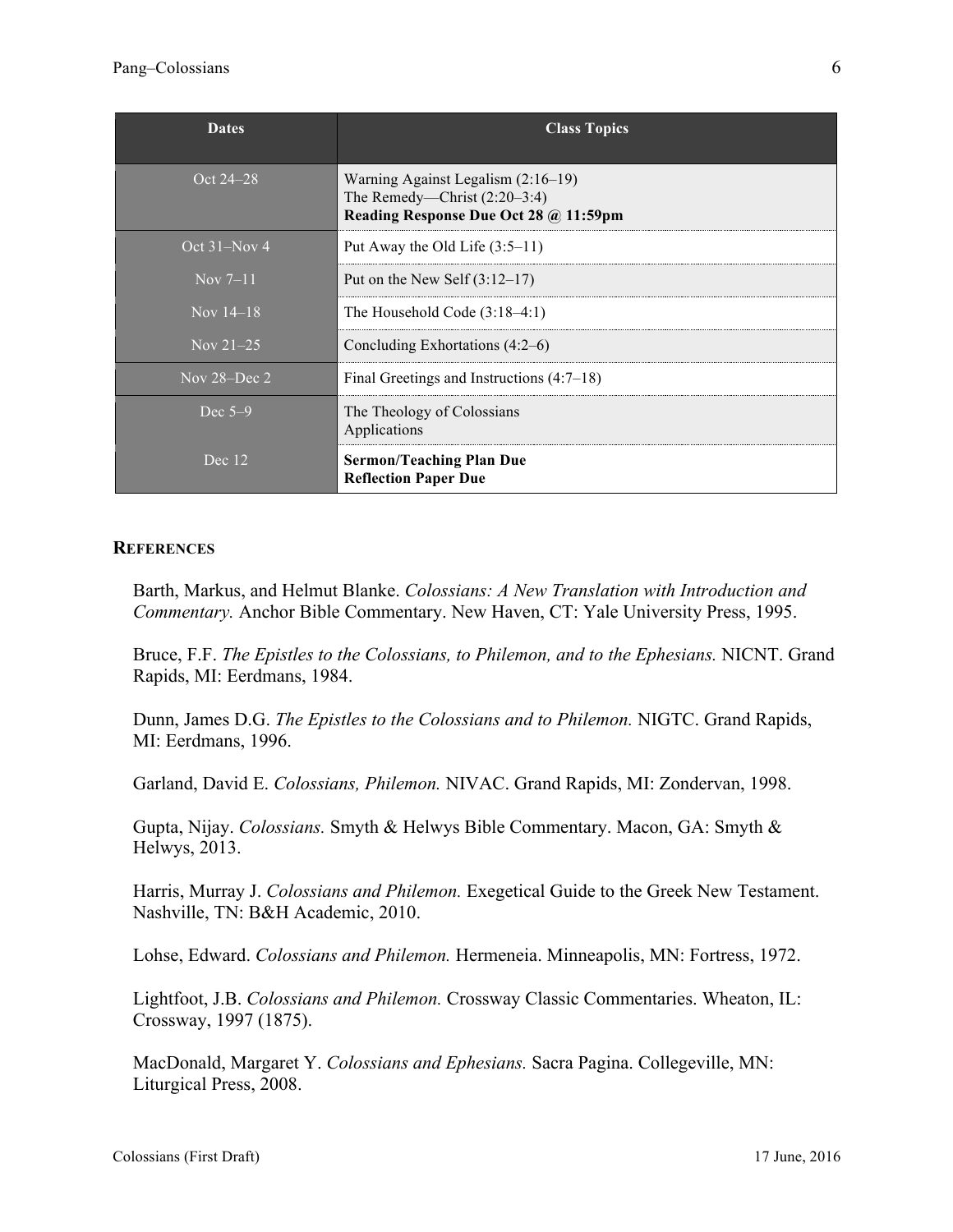O'Brien, Peter T. *Colossians, Philemon.* WBC. Dallas, TX: Thomas Nelson, 1982.

Pao, David W. *Colossians and Philemon.* Zondervan Exegetical Commentary on the New Testament. Grand Rapids, MI: Zondervan, 2012.

Seitz, Christopher R. *Colossians.* Brazos Theological Commentary. Grand Rapids, MI: Brazos Press, 2014.

Sumney, Jerry L. *Colossians.* NTL. Louisville, Kentucky: WJK, 2008.

Talbert, Charles H. *Ephesians and Colossians.* Paideia Commentaries on the New Testament. Grand Rapids, MI: Baker Academic, 2007.

Thompson, Marianne Meye. *Colossians & Philemon.* Two Horizons New Testament Commentary. Grand Rapids, MI: Eerdmans, 2005.

Wall, Robert W. *Colossians & Philemon.* IVP New Testament Commentary. Downers Grove, IL: IVP, 1993. [Available online **for free**: https://www.biblegateway.com/resources/ivpnt/Colossians]

Wilson, Robert Mclachlan. *Colossians and Philemon.* ICC. New York: T&T Clark, 2005.

Witherington, Ben. *The Letters to Philemon, the Colossians, and the Ephesians: A Socio-Rhetorical Commentary on the Captivity Epistles.* Grand Rapids, MI: Eerdmans, 2007.

Wright, N.T. *Colossians and Philemon.* TNTC. Grand Rapids, MI: Eerdmans, 1989.

#### **INTERACTION WITH THE PROFESSOR**

The professor will be available via email, Skype and the Avenue to Learn discussion forum. Students are expected to come to all classes. Extra meetings can be arranged if a student needs to meet outside of office hours (Tuesday, 2-4pm). It is recommended that the student participate regularly in the online discussion forum so as to facilitate the development of a collaborative learning community.

#### **CLASSROOM BEHAVIOUR**

The following guidelines are presented to encourage all students to participate together in this course, and should be kept in mind at all times.

1. Please respect the opinions of others, even if you do not agree with them. Extend courtesy by not ridiculing others' ideas, but feel free to respond to them logically and critically and in an orderly manner.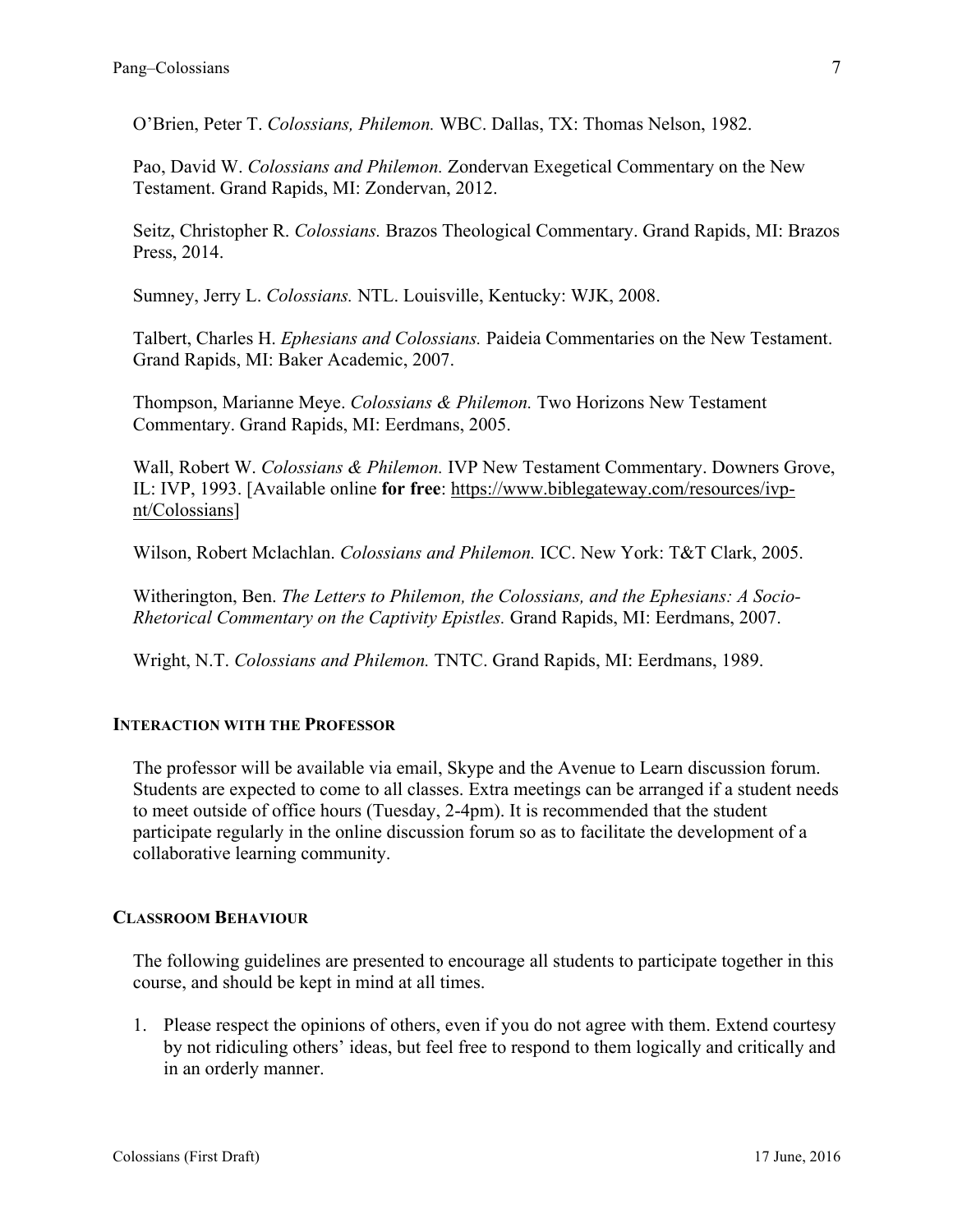- 2. Students should be on time to class, or be prepared to offer an explanation after class to the professor.
- 3. Students are expected to stay for the entire class session, unless arranged in advance.
- 4. Students may eat and drink in class so long as they do not distract others or leave a mess behind.
- 5. Students should not engage in anything during class time that prevents them from focusing and participating in class discussions.
- 6. Students are not to carry on private conversations in class. If something is unclear, the whole class will benefit by a question being asked out loud.
- 7. Cell phones and related devices are to be silenced during class. If a student must for some reason accept a phone call, he or she ought to discretely leave the class in order to do so.

Students who fail to respect these guidelines will be dismissed from the class, with all of the consequences implied.

# **LATE SUBMISSION POLICY**

All assignments must be submitted on or before the date due, unless other arrangements are made in advance. A late penalty of 2% per day will be applied to all assignments submitted after the deadline, unless an extension has been obtained from the instructor prior to the deadline. Assignments cannot be submitted after **December 19, 2016** without written permission from the Office of the Registrar (thomn@mcmaster.ca).

#### **STATEMENT ON ACADEMIC HONESTY**

Academic dishonesty is a serious offence that may take any number of forms, including plagiarism, the submission of work that is not one's own or for which previous credit has been obtained, and/or unauthorized collaboration with other students. Academic dishonesty can result in severe consequences, e.g., failure of the assignment, failure of the course, a notation on one's academic transcript, and/or suspension or expulsion from the College. Students are responsible for understanding what constitutes academic dishonesty. Please refer to the Divinity College Statement on Academic Honesty ~

https://www.mcmasterdivinity.ca/programs/rules-regulations.

In this course we will be using a web-based service (turnitin.com) for plagiarism detection. Students who do not wish to submit their work to turnitin.com can submit an electronic copy of their work via email in PDF format and no penalty will be assigned, but all submitted work is subject to normal verification standards in order to ensure that academic integrity has been upheld (e.g. online search).

#### **GENDER INCLUSIVE LANGUAGE**

McMaster Divinity College uses inclusive language for human beings in worship services, student written materials, and all of its publications. In reference to biblical texts, the integrity of the original expressions and the names of God should be respected. The NRSV and TNIV